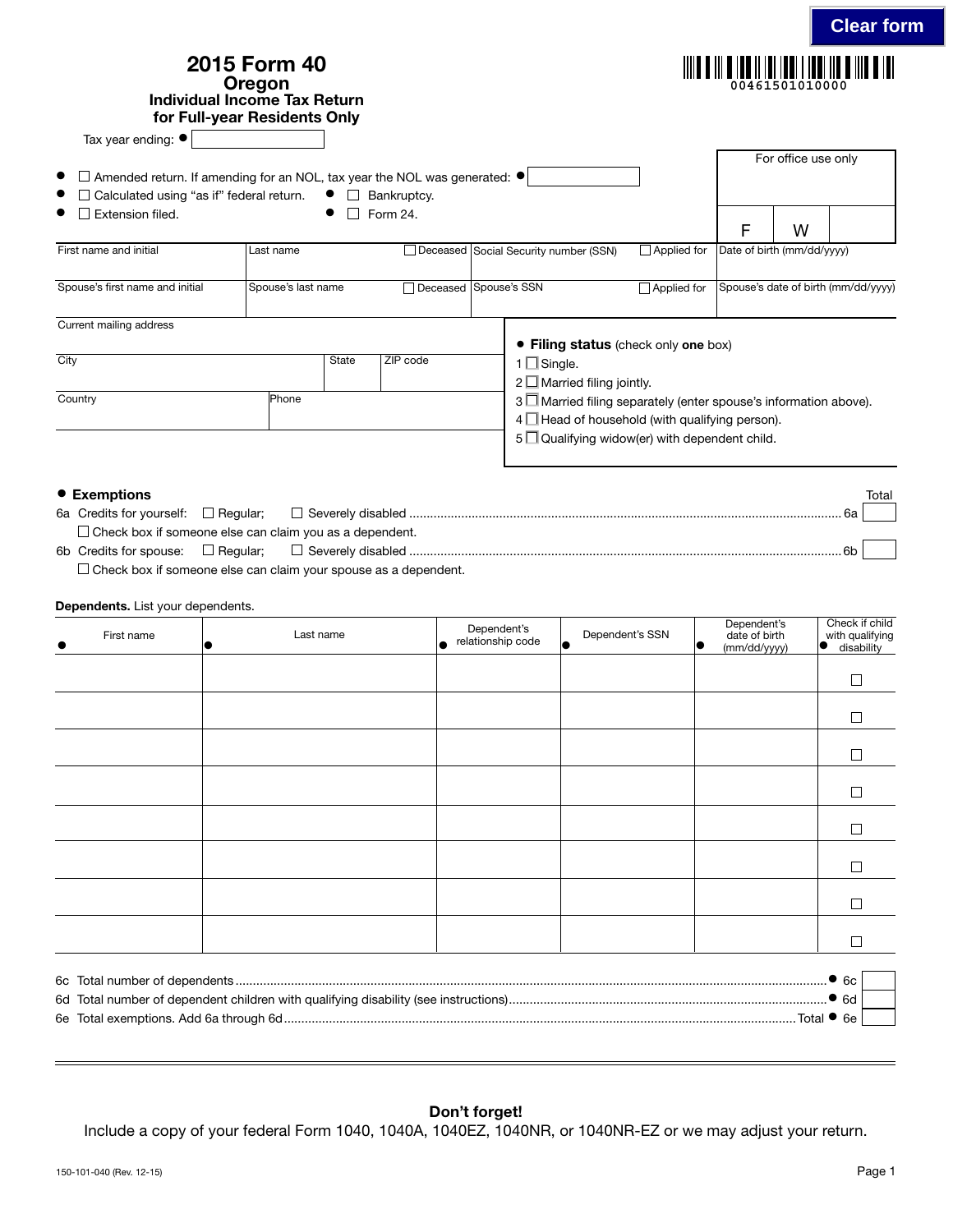2015 Form 40 Name SSN



|                     |    | Taxable income 7 Federal adjusted gross income. Federal Form 1040, line 37; 1040A, line 21; 1040EZ, line 4; |                |                  |
|---------------------|----|-------------------------------------------------------------------------------------------------------------|----------------|------------------|
|                     |    |                                                                                                             | $\overline{7}$ | .00              |
|                     |    |                                                                                                             | 8              | .00              |
|                     | 9  |                                                                                                             | 9              | .00              |
| <b>Subtractions</b> |    |                                                                                                             |                | .00              |
|                     | 11 |                                                                                                             |                | .00              |
|                     | 12 |                                                                                                             |                | .00              |
|                     |    |                                                                                                             |                | .00              |
|                     | 14 |                                                                                                             |                | .00              |
|                     | 15 |                                                                                                             |                | .00              |
| <b>Deductions</b>   |    |                                                                                                             |                | .00              |
|                     | 17 |                                                                                                             |                | .00              |
|                     | 18 |                                                                                                             |                | .00              |
|                     | 19 |                                                                                                             |                | .00              |
|                     |    | 19a You were: ●□ 65 or older; ●□ Blind. Your spouse was: ●□ 65 or older; ●□ Blind.                          |                |                  |
|                     |    |                                                                                                             |                | .00 <sub>1</sub> |
|                     |    | Oregon taxable income. Line 15 minus line 20. If line 20 is more than line 15, enter -0-  ● 21              |                | .00              |
| Tax                 |    |                                                                                                             |                | .00 <sub>1</sub> |
|                     |    | ● 22a Form FIA-40; ● 22b Worksheet FCG; ● 22c Schedule OR-PTE.                                              |                |                  |
|                     |    |                                                                                                             |                | .00 <sub>1</sub> |
|                     |    |                                                                                                             |                | .00              |
|                     |    | Nonrefundable 25 Exemption credit. If the amount on line 7 is less than \$100,000, multiply your total      |                |                  |
| credits             |    |                                                                                                             |                | .00              |
|                     | 26 |                                                                                                             |                | .00              |
|                     | 27 |                                                                                                             |                | .00              |
|                     | 28 |                                                                                                             |                | .00              |
|                     |    |                                                                                                             |                | .00              |
|                     | 30 | Tax after nonrefundable credits. Line 24 minus line 29. If line 29 is more than line 24, enter -0- ● 30     |                | .00              |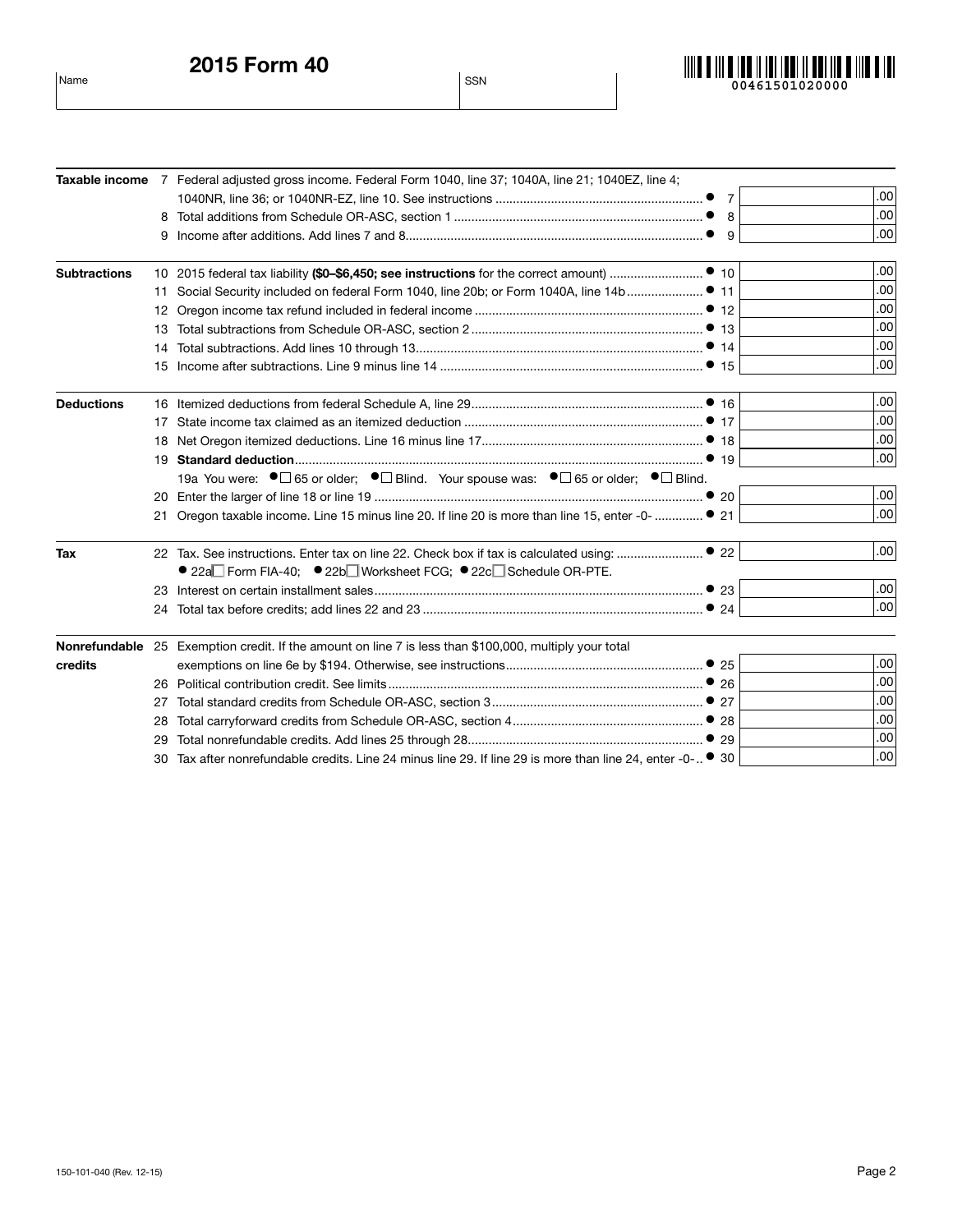

|                     |     |                                                                                                                                                             | .00 <sub>1</sub> |
|---------------------|-----|-------------------------------------------------------------------------------------------------------------------------------------------------------------|------------------|
| <b>Payments and</b> |     |                                                                                                                                                             | .00              |
| refundable          |     |                                                                                                                                                             | .00              |
| credits             |     | 34 Estimated tax payments for 2015. Include all payments made prior to the filing date of this                                                              |                  |
|                     |     | • 34                                                                                                                                                        | .00              |
|                     |     | 35 Oregon surplus credit (kicker). Enter your kicker amount; see instructions.                                                                              |                  |
|                     |     | If you elect to donate your kicker to the State School Fund, enter -0- and see line 52  ● 35                                                                | .00              |
|                     |     |                                                                                                                                                             | .00              |
|                     |     |                                                                                                                                                             | .00              |
| Tax to pay          |     | 38 Overpayment of tax. If line 31 is less than line 37, you overpaid. Line 37 minus line 31  ● 38                                                           | .00              |
| or refund           |     |                                                                                                                                                             | .00              |
|                     |     |                                                                                                                                                             | .00              |
|                     |     |                                                                                                                                                             | .00              |
|                     |     | Exception number from Form 10, line 1: $\bullet$ 41a   Check box if you annualized: $\bullet$ 41b $\Box$ .                                                  |                  |
|                     |     |                                                                                                                                                             | .00              |
|                     |     | 43 Net tax including any penalty and interest.                                                                                                              |                  |
|                     |     |                                                                                                                                                             | .00 <sub>1</sub> |
|                     |     | 44 Overpayment less penalty and interest. Is line 38 more than line 42? If so,                                                                              |                  |
|                     |     |                                                                                                                                                             | .00 <sub>1</sub> |
|                     |     | 45 Estimated tax. Fill in the part of line 44 you want applied to your estimated tax account • 45                                                           | .00              |
|                     | 46. |                                                                                                                                                             | .00              |
|                     | 47  | Political party \$3 checkoff. Party code: $\bullet$ 47a You. $\bullet$ 47b<br>Spouse ● 47                                                                   | .00              |
|                     | 48  |                                                                                                                                                             | .00              |
|                     | 49  |                                                                                                                                                             | .00              |
|                     | 50  |                                                                                                                                                             | .00              |
|                     |     | $\bullet$ $\Box$ Yes<br>Direct deposit 51 For direct deposit of your refund, see instructions. Will this refund go to an account outside the United States? |                  |
|                     |     | $\bullet$ Type of $\Box$ Checking; or<br>● Routing number:                                                                                                  |                  |
|                     |     | account: □ Savings.<br>● Account number:                                                                                                                    |                  |
|                     |     | 52 Oregon surplus credit (kicker) donation. If you elect to donate your kicker to the State School Fund, check                                              |                  |
|                     |     | the box $\bullet$ $\Box$ and write the amount from line 7 of the Kicker Calculation Worksheet here: $\bullet$ 52a                                           |                  |
|                     |     | This election is irrevocable.                                                                                                                               |                  |

| Sign here-Under penalty of false swearing, I declare that the information in this return is true, correct, and complete.          |                             |                |  |          |  |  |
|-----------------------------------------------------------------------------------------------------------------------------------|-----------------------------|----------------|--|----------|--|--|
| Your signature                                                                                                                    | Date                        |                |  |          |  |  |
| Χ                                                                                                                                 |                             |                |  |          |  |  |
| Spouse's signature (if filing jointly, both must sign)                                                                            | Date                        |                |  |          |  |  |
| x                                                                                                                                 |                             |                |  |          |  |  |
| Signature of preparer other than taxpayer                                                                                         | <b>Preparer license no.</b> | Preparer phone |  |          |  |  |
| х                                                                                                                                 |                             |                |  |          |  |  |
| Preparer address                                                                                                                  | City                        |                |  | ZIP code |  |  |
|                                                                                                                                   |                             |                |  |          |  |  |
| If you awa, make your aboak armanay arder payable to the <b>Organ Benartment of Beyanya</b> , Write your daytime phane pumber and |                             |                |  |          |  |  |

If you owe, make your check or money order payable to the Oregon Department of Revenue. Write your daytime phone number and "2015 Oregon Form 40" on your check or money order. Include your payment, along with the payment voucher, with this return.

— Mail tax-due returns to: Oregon Department of Revenue, PO Box 14555, Salem OR 97309-0940.

— Mail refund and no-tax-due returns to: Refund, PO Box 14700, Salem OR 97309-0930.

Important: Include a copy of your federal Form 1040, 1040A, 1040EZ, 1040NR, or 1040NR-EZ.